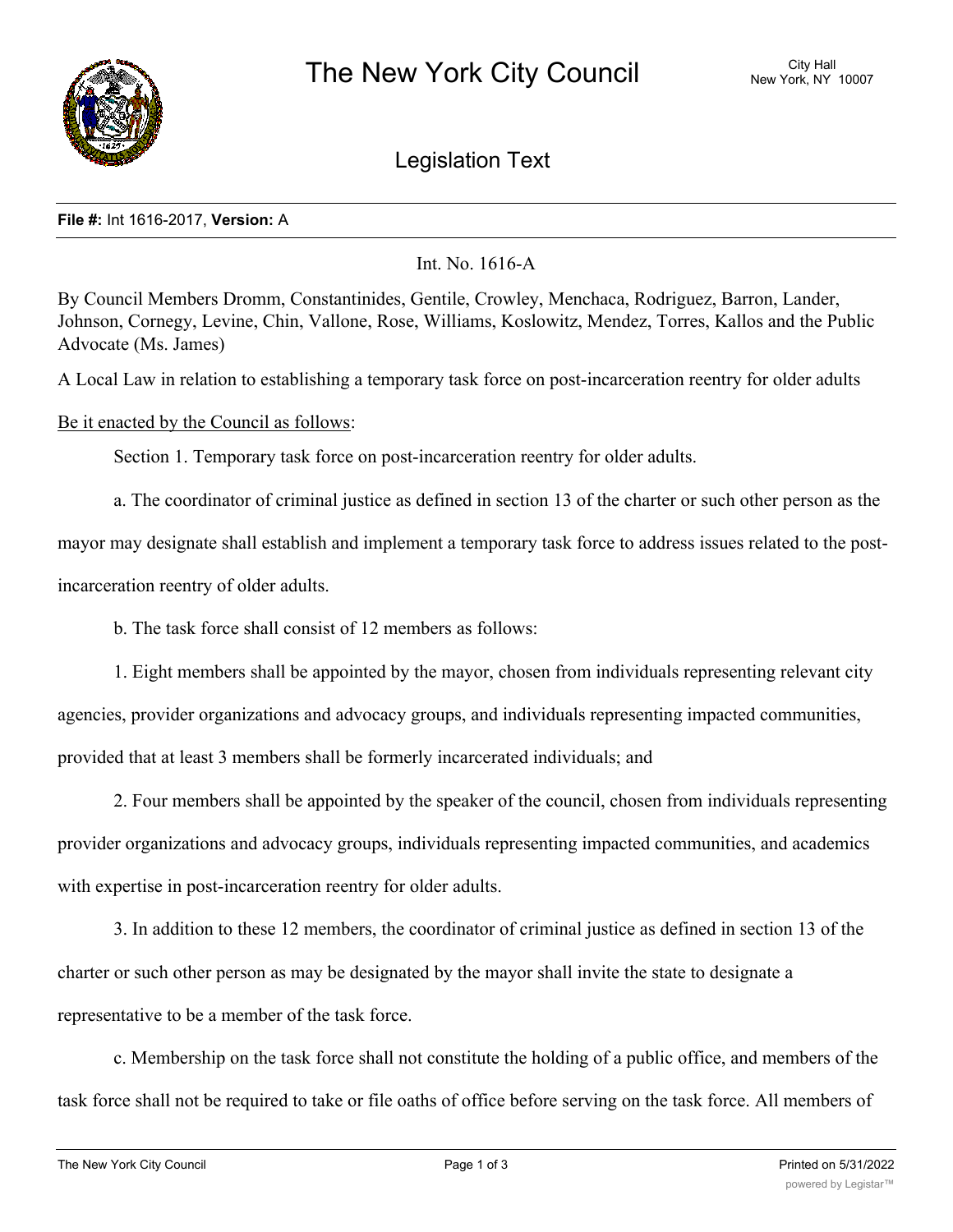## **File #:** Int 1616-2017, **Version:** A

the task force shall serve without compensation.

d. The task force shall meet at least 4 times per year.

e. The task force shall issue recommendations to the coordinator of criminal justice as defined in section 13 of the charter or such other person as the mayor may designate and the coordinator or such other person shall issue an initial report to the mayor and council no later than 12 months after the final member of the task force is appointed. Such report shall, to the extent practicable, include but not be limited to the following information regarding the reentry of older adults from state prisons and local jails:

1. An analysis of the root causes of incarceration for older adults, and proposals to reduce the rates of incarceration for older adults.

2. An analysis of re-entry services for older adults, including but not limited to: (i) the unique health needs of older adults, (ii) the costs and benefits of re-entry services for older adults, including benefits associated with reducing recidivism, (iii) how the city can work with the state department of corrections and community supervision to seek the proper provision of reentry services, (iv) the types of re-entry services available, including but not limited to affordable and/or supportive housing, mental health and substance abuse treatment, and employment assistance, and (v) the gaps in current reentry services.

3. Any other recommendations to assist in developing a compassionate post-incarceration older adult reentry policy, including but not limited to potential legislative reforms.

f. Following the publication of the initial report, the task force shall continue to meet at least 4 times a year and shall make supplemental recommendations, as needed, to the coordinator of criminal justice as defined in section 13 of the charter or such other person as the mayor may designate. Such coordinator or other person shall publish supplemental annual reports, as needed, updating the mayor and council on any progress in the implementation of the recommendations contained in the initial report.

g. The task force shall cease to exist 4 years after the publication of its initial report.

§2. This local law takes effect immediately.